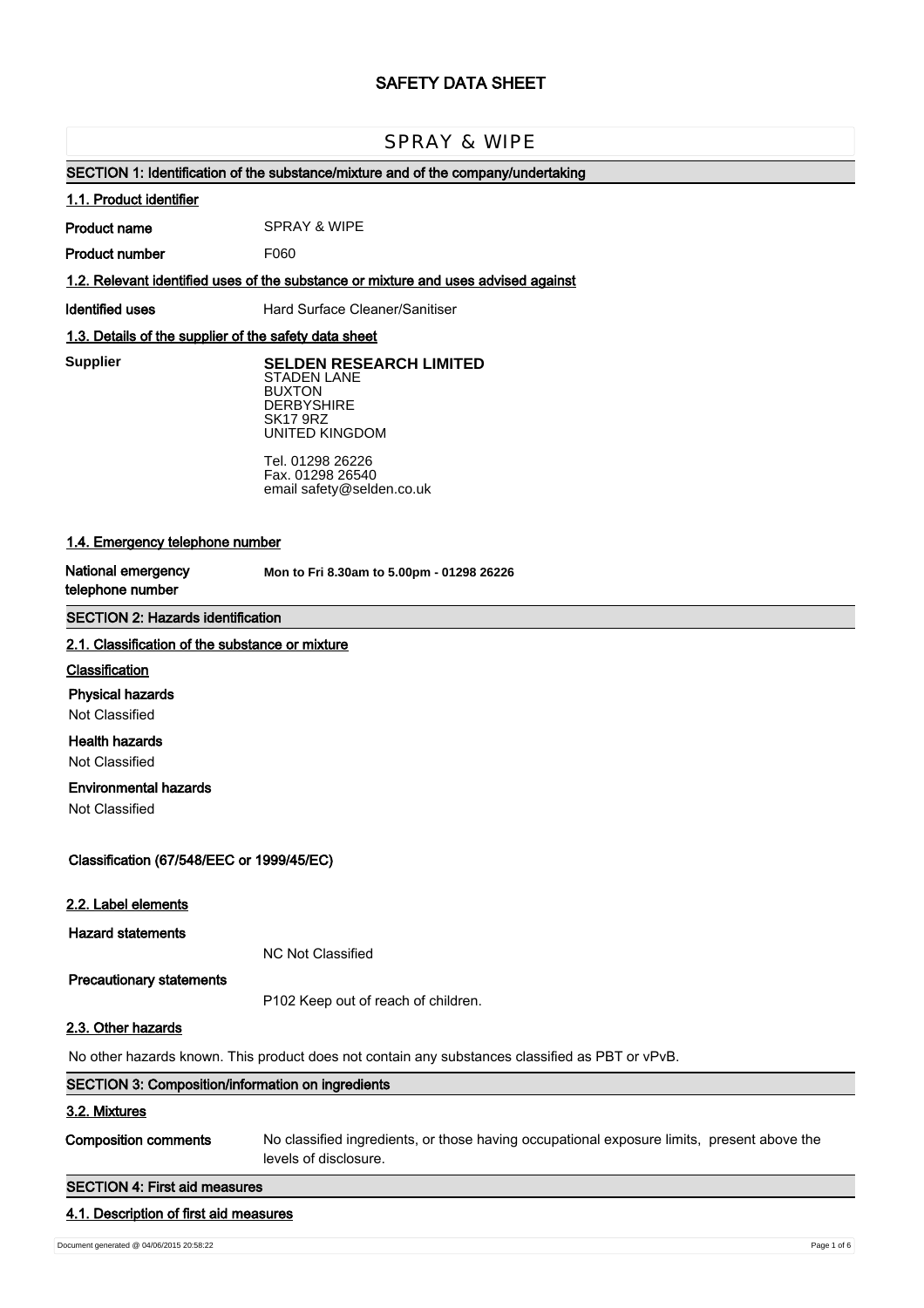### **Inhalation**

Move affected person to fresh air and keep warm and at rest in a position comfortable for breathing.

### **Ingestion**

Do not induce vomiting. Rinse mouth thoroughly with water. Give plenty of water to drink. Get medical attention. Never give anything by mouth to an unconscious person. Do not induce vomiting.

### **Skin contact**

Rinse with water. Get medical attention if any discomfort continues.

### **Eye contact**

Remove any contact lenses and open eyelids wide apart. Continue to rinse for at least 15 minutes. Get medical attention if any discomfort continues.

# **4.2. Most important symptoms and effects, both acute and delayed**

### **Inhalation**

Irritation of nose, throat and airway.

### **Ingestion**

May cause stomach pain or vomiting. Diarrhoea.

#### **Skin contact**

Prolonged contact may cause redness, irritation and dry skin.

### **Eye contact**

Irritating to eyes. Symptoms following overexposure may include the following: Redness. Pain.

### **4.3. Indication of any immediate medical attention and special treatment needed**

### **Notes for the doctor**

Treat symptomatically.

### **SECTION 5: Firefighting measures**

#### **5.1. Extinguishing media**

#### **Suitable extinguishing media**

The product is not flammable. Use fire-extinguishing media suitable for the surrounding fire.

### **5.2. Special hazards arising from the substance or mixture**

### **Hazardous combustion products**

Oxides of carbon. Thermal decomposition or combustion may liberate carbon oxides and other toxic gases or vapours.

#### **5.3. Advice for firefighters**

### **Special protective equipment for firefighters**

Wear positive-pressure self-contained breathing apparatus (SCBA) and appropriate protective clothing.

### **SECTION 6: Accidental release measures**

#### **6.1. Personal precautions, protective equipment and emergency procedures**

#### **Personal precautions**

For personal protection, see Section 8.

### **6.2. Environmental precautions**

#### **Environmental precautions**

Any spillage needs to be contained and not allowed to enter water courses

### **6.3. Methods and material for containment and cleaning up**

### **Methods for cleaning up**

Stop leak if possible without risk. Absorb in vermiculite, dry sand or earth and place into containers. Flush contaminated area with plenty of water. Avoid the spillage or runoff entering drains, sewers or watercourses.

### **6.4. Reference to other sections**

### **Reference to other sections**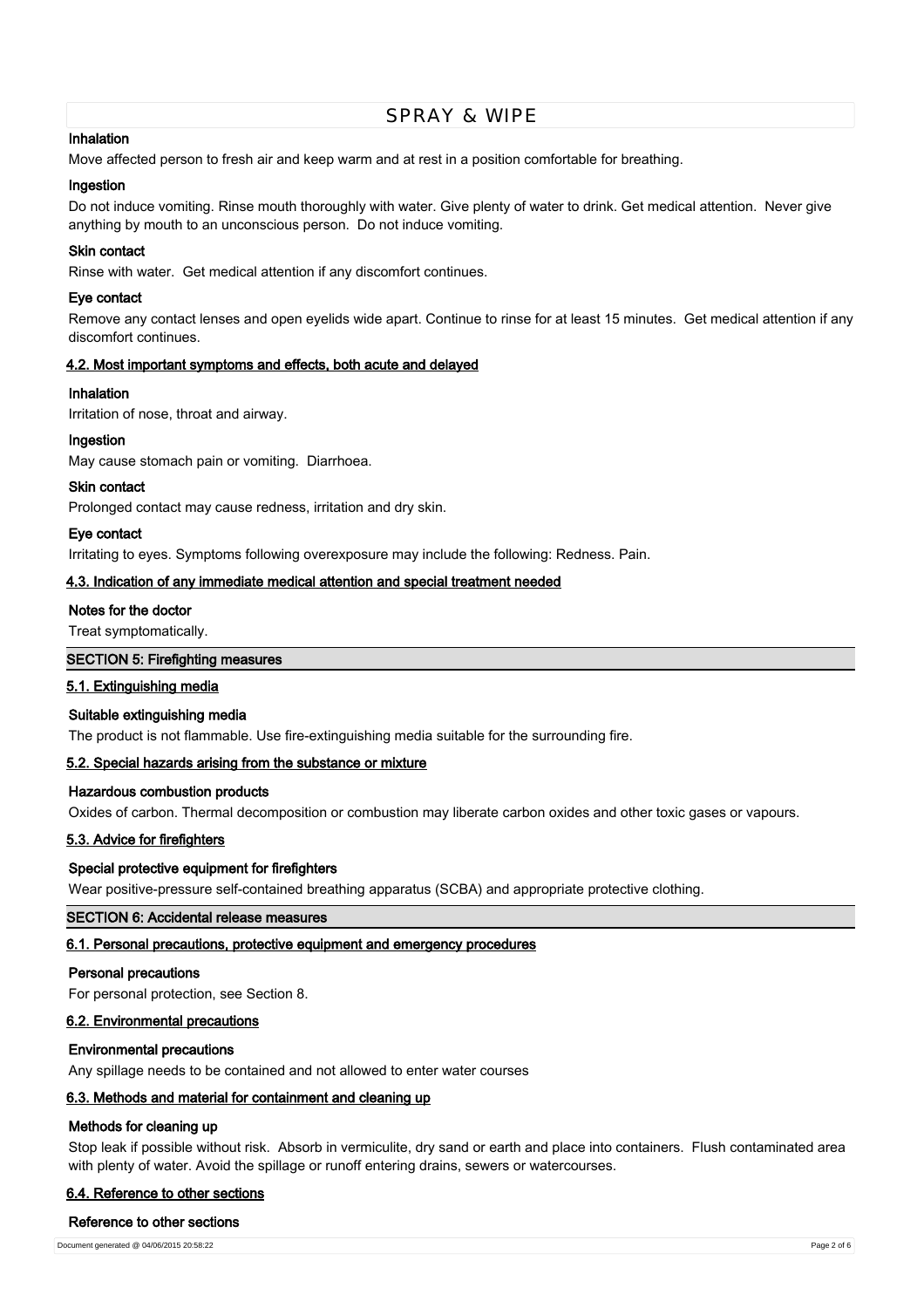For personal protection, see Section 8. For waste disposal, see Section 13.

### **SECTION 7: Handling and storage**

### **7.1. Precautions for safe handling**

### **Usage precautions**

Eye protection should be considered where there is a risk of splashing. Rubber gloves and barrier cream are recommended when using any chemical.

### **7.2. Conditions for safe storage, including any incompatibilities**

### **Storage precautions**

Store in tightly closed original container in a dry, cool and well-ventilated place. Keep only in the original container.

### **7.3. Specific end use(s)**

### **Specific end use(s)**

The identified uses for this product are detailed in Section 1.2.

### **Usage description**

See product label for detailed usage and instructions.

### **SECTION 8: Exposure Controls/personal protection**

### **8.1. Control parameters**

### **Occupational exposure limits**

### **Ingredient comments**

No exposure limits known for ingredient(s).

### **8.2. Exposure controls**

### **Protective equipment**



#### **Eye/face protection**

Safety glasses are not normally required. However their use is recommended where there is a risk of spray mist or splashing when using or handling product.

#### **Hand protection**

Chemical-resistant, impervious gloves complying with an approved standard should be worn if a risk assessment indicates skin contact is possible.

#### **Other skin and body protection**

General workwear only

### **SECTION 9: Physical and Chemical Properties**

### **9.1. Information on basic physical and chemical properties**

# **Appearance**

Clear liquid. Liquid

# **Colour**

Pink.

#### **Odour**

Characteristic. floral

### **pH**

pH (concentrated solution): 10.0 - 11.0

### **Initial boiling point and range**

100°C @

### **Flash point**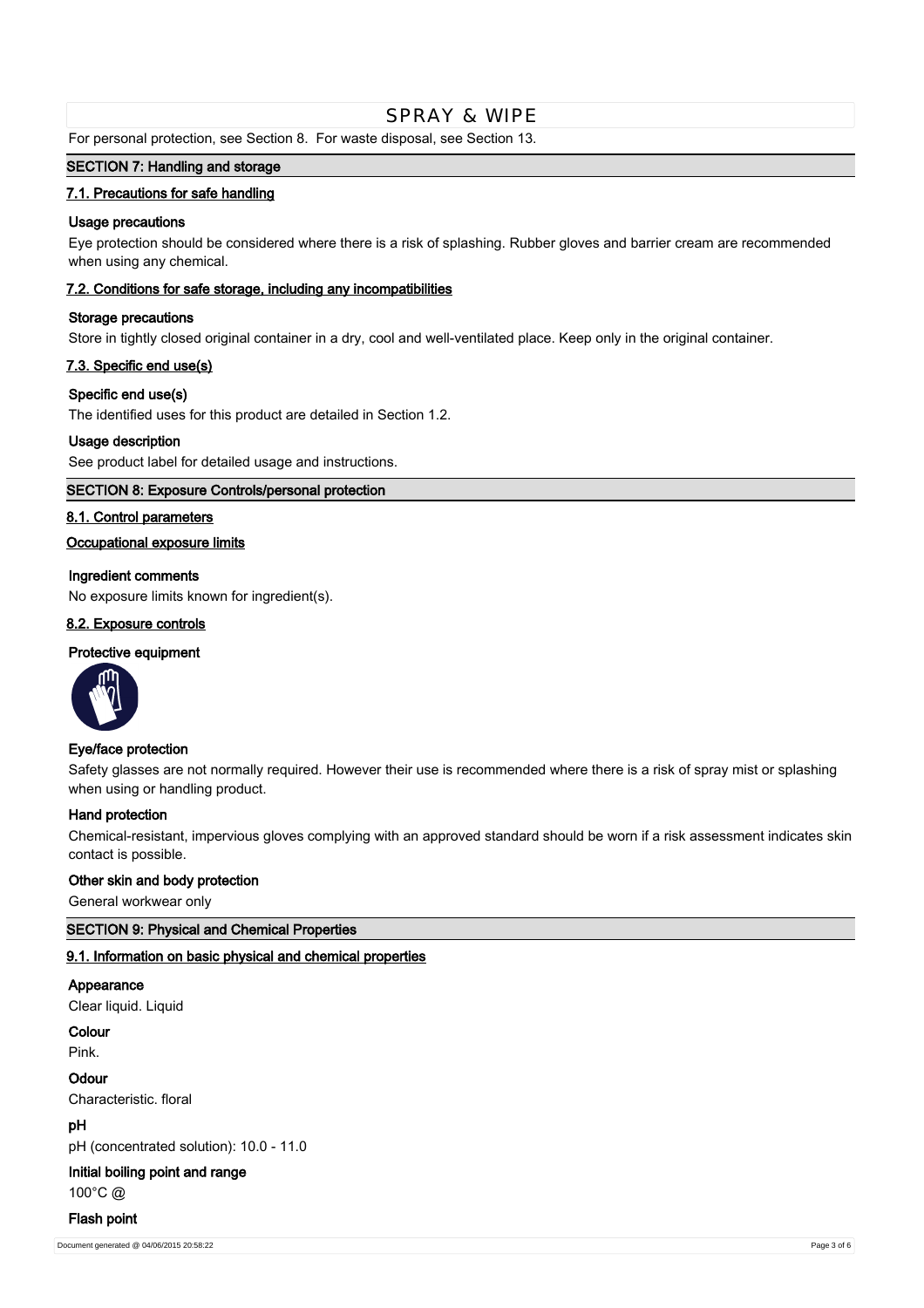# N/A°C

#### **Relative density**

0.995 - 1.005 @ @ 20° C°C

#### **Solubility(ies)**

Soluble in water.

### **9.2. Other information**

### **Other information**

None.

### **SECTION 10: Stability and reactivity**

### **10.1. Reactivity**

May react with other cleaning chemicals. For specific reactions refer to Section 10.5

#### **10.2. Chemical stability**

### **Stability**

Stable at normal ambient temperatures.

### **10.3. Possibility of hazardous reactions**

Not applicable.

### **10.4. Conditions to avoid**

Avoid excessive heat for prolonged periods of time.

#### **10.5. Incompatible materials**

### **Materials to avoid**

Strong acids. Strong alkalis.

### **10.6. Hazardous decomposition products**

Not known.

### **SECTION 11: Toxicological information**

### **11.1. Information on toxicological effects**

### **Toxicological effects**

No toxicological data is available for this mixture, however data can be provided for specific raw materials upon request.

#### **Ingestion**

Liquid irritates mucous membranes and may cause abdominal pain if swallowed. Diarrhoea. Nausea, vomiting.

### **Skin contact**

Prolonged contact may cause dryness of the skin.

### **Eye contact**

Irritation is likely.

### **SECTION 12: Ecological Information**

### **Ecotoxicity**

Not classed as Hazardous to the Environment but release to the environment should be avoided.

### **12.1. Toxicity**

Aquatic toxicity has not been carried out on this product. Data for raw materials contained in this product, when available, can be provided when necessary.

### **12.2. Persistence and degradability**

#### **Persistence and degradability**

The surfactants contained within the product comply with the biodegradability criteria as laid down in Regulation (EC) No 648/2004.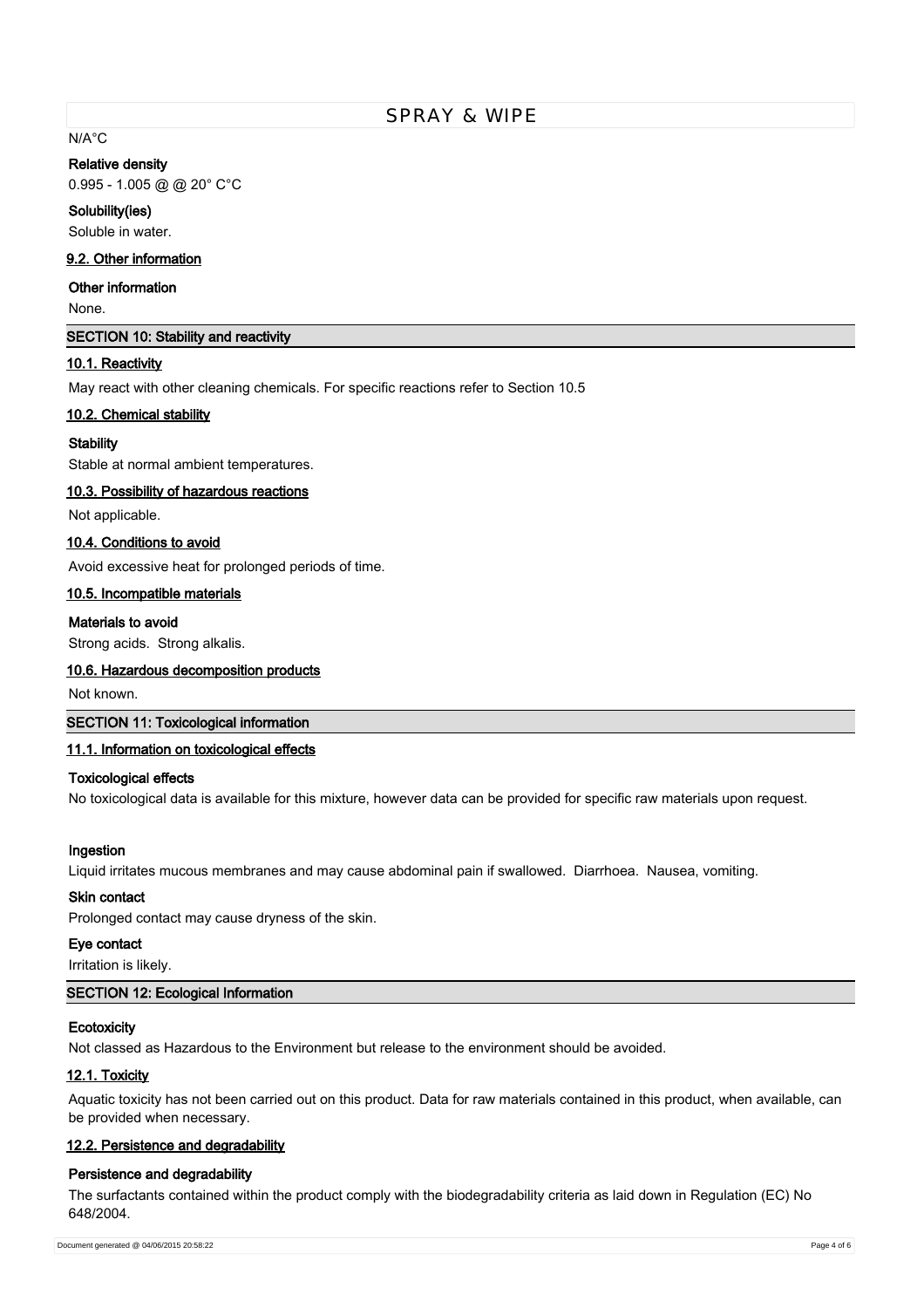### **12.3. Bioaccumulative potential**

The product does not contain any substances expected to be bioaccumulating.

### **12.4. Mobility in soil**

### **Mobility**

The product contains substances, which are water soluble and may spread in water systems.

### **12.5. Results of PBT and vPvB assessment**

This product does not contain any substances classified as PBT or vPvB.

### **12.6. Other adverse effects**

None known.

**SECTION 13: Disposal considerations**

### **13.1. Waste treatment methods**

### **Disposal methods**

Dispose of waste to licensed waste disposal site in accordance with the requirements of the local Waste Disposal Authority.

#### **SECTION 14: Transport information**

**General** The product is not covered by international regulations on the transport of dangerous goods (IMDG, IATA, ADR/RID).

# **14.1. UN number**

Not applicable.

### **14.2. UN proper shipping name**

Not applicable.

### **14.3. Transport hazard class(es)**

Not applicable.

#### **14.4. Packing group**

Not applicable.

#### **14.5. Environmental hazards**

#### **Environmentally hazardous substance/marine pollutant**

No.

### **14.6. Special precautions for user**

Not applicable.

### **14.7. Transport in bulk according to Annex II of MARPOL73/78 and the IBC Code**

Not applicable.

### **SECTION 15: Regulatory information**

### **15.1. Safety, health and environmental regulations/legislation specific for the substance or mixture**

### **National regulations**

The Chemicals (Hazard Information and Packaging for Supply) Regulations 2009 (S.I 2009 No. 716).

#### **EU legislation**

System of specific information relating to Dangerous Preparations. 2001/58/EC. Dangerous Preparations Directive 1999/45/EC. Regulation (EC) No 1907/2006 of the European Parliament and of the Council of 18 December 2006 concerning the Registration, Evaluation, Authorisation and Restriction of Chemicals (REACH) (as amended). Regulation (EC) No 1272/2008 of the European Parliament and of the Council of 16 December 2008 on classification, labelling and packaging of substances and mixtures (as amended).

#### **Guidance**